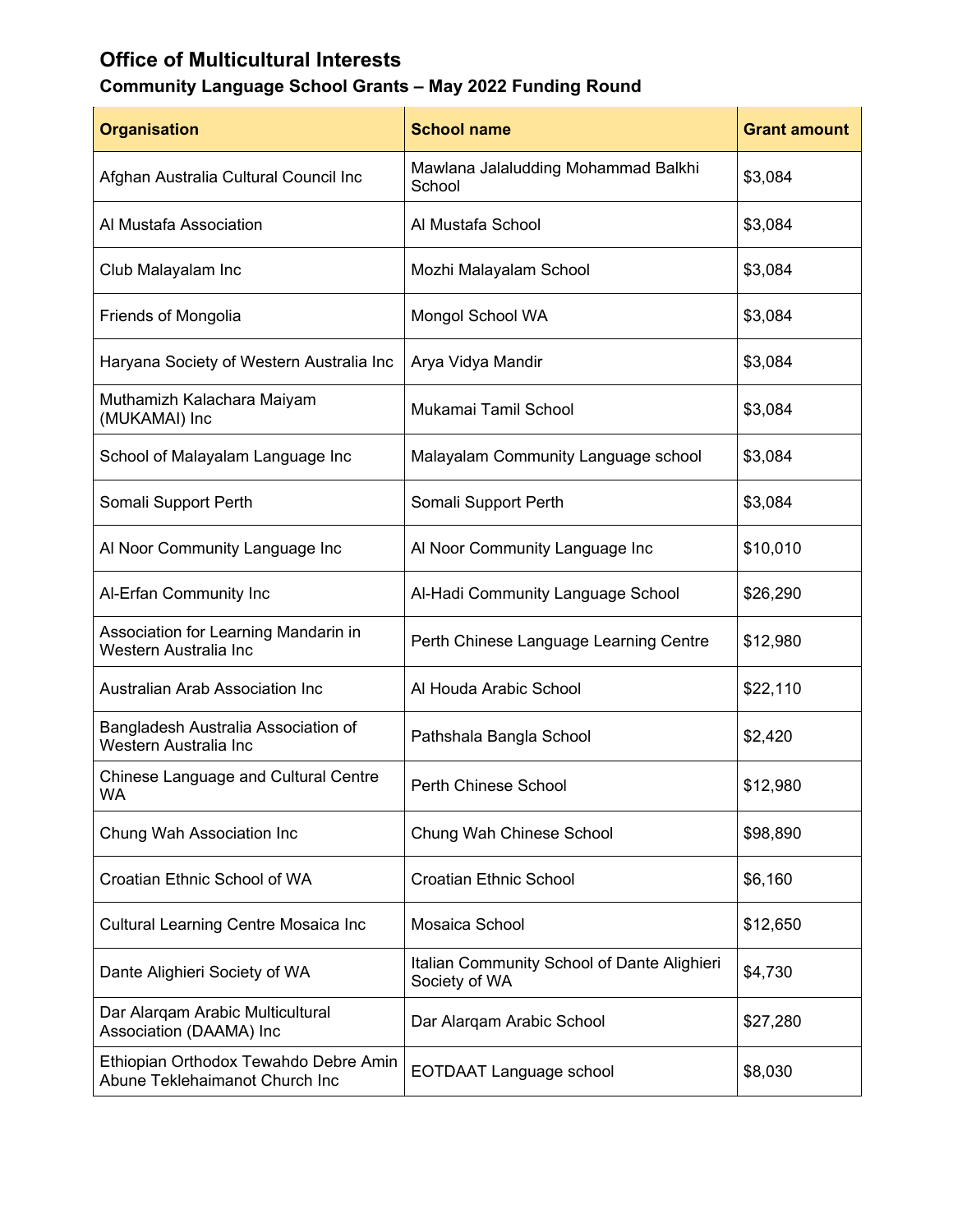# **Office of Multicultural Interests**

# **Community Language School Grants – May 2022 Funding Round**

| <b>Organisation</b>                                     | <b>School name</b>                                | <b>Grant amount</b> |
|---------------------------------------------------------|---------------------------------------------------|---------------------|
| Fo Guang Shan Chinese School of WA<br>Inc               | Fo Guang Shan Chinese School                      | \$11,110            |
| Full Gospel Worship Centre WA Inc                       | Perth Myanmar Learning Centre                     | \$4,510             |
| Goethe Society WA Inc                                   | Goethe Society WA Inc                             | \$12,430            |
| <b>Hedayat Dari Community Language</b><br>School        | Hedayat Community Dari Language School            | \$3,960             |
| Hellenic Community of WA                                | Centre for Hellenic Studies WA                    | \$8,910             |
| Hindi Samaj of WA                                       | Paathshala Hindi School                           | \$11,660            |
| Hungarian Educational and Cultural<br>Centre            | Nebulo Hungarian School in Perth                  | \$2,860             |
| Iranian Association Inc                                 | Persian Language School WA                        | \$2,530             |
| <b>Kitwek Association Inc</b>                           | Perth Kiswahili Language School                   | \$5,060             |
| Korean Association of WA                                | Korean School of Western Australia                | \$22,770            |
| Korean Traditional Culture and Arts<br>Community Inc    | Korean Traditional Culture and Language<br>School | \$2,860             |
| Kyle Chinese Language and Culture<br>School Inc         | Kyle Chinese school                               | \$18,260            |
| Multicultural Talent Academy Inc                        | Yabloko School                                    | \$10,230            |
| Nepali Association of WA (NAWA) Inc                     | Nepali Language and Art School                    | \$8,800             |
| Perth Portuguese Language School Inc                    | Perth Portuguese Language School                  | \$1,760             |
| Perth Sinhala School Parent Teacher<br>Association Inc  | Perth Sinhala School                              | \$25,630            |
| Polish Ethnic School Inc                                | <b>Polish Ethnic School</b>                       | \$2,090             |
| Polish School WA Inc                                    | Polish School                                     | \$11,110            |
| Sahibzada Fateh Singh Jee                               | <b>SFSJ School</b>                                | \$29,920            |
| Shree Swaminarayan Temple Mandir<br>Perth Australia Inc | Shree Swaminarayan Gujarati School                | \$18,920            |